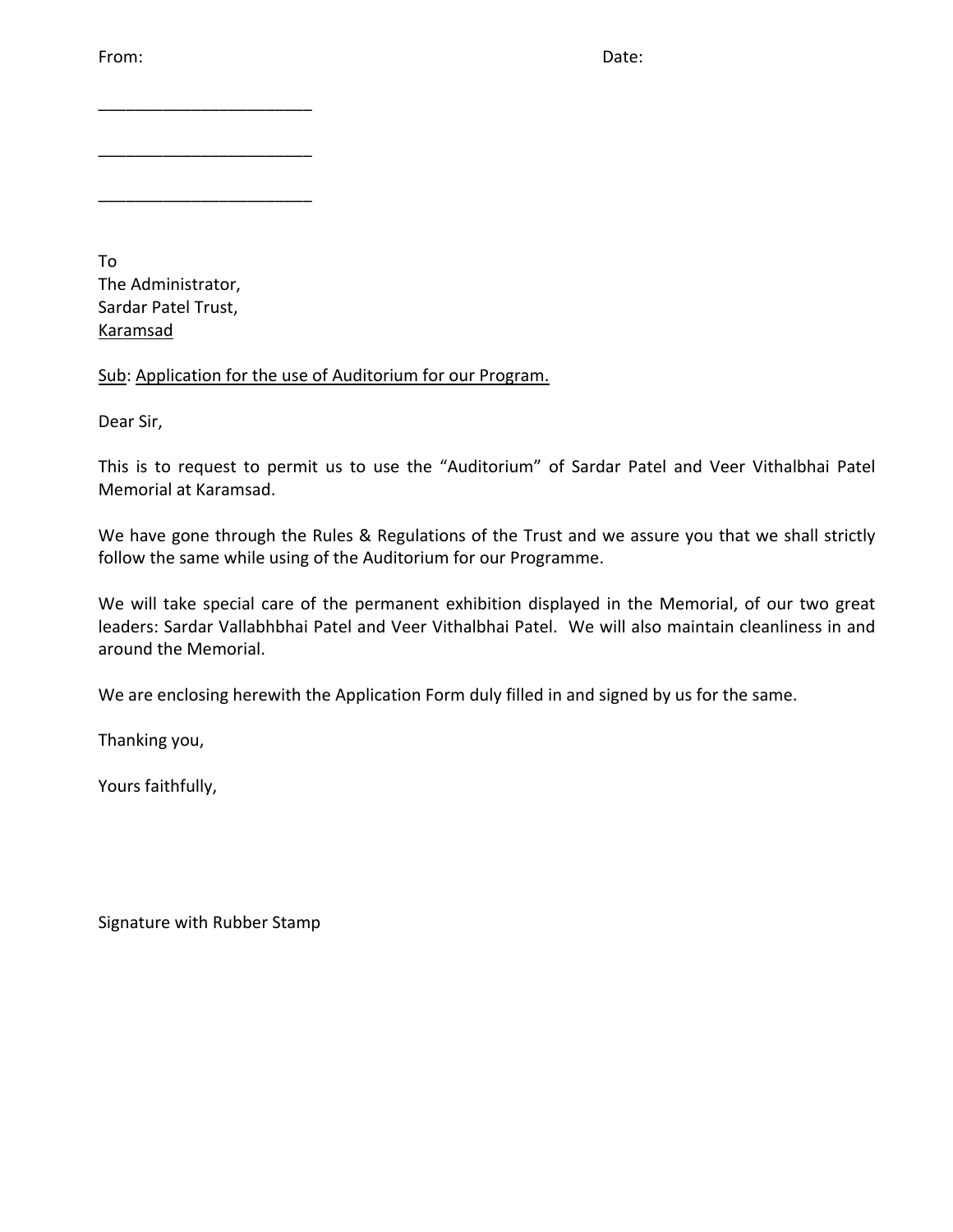

### **SARDAR PATEL TRUST - KARAMSAD**

### **APPLICATION FOR THE USE OF AUDITORIUM**

| 1.  | Name of the Institution and full Address                                                                                                                                                                                                             |                              |                   |
|-----|------------------------------------------------------------------------------------------------------------------------------------------------------------------------------------------------------------------------------------------------------|------------------------------|-------------------|
| 2.  | Name of the Applicant<br>Designation<br>Telephone / Mobile Numbers                                                                                                                                                                                   | Office:<br><b>Residence:</b> |                   |
| 3.  | Details of Programme                                                                                                                                                                                                                                 |                              |                   |
| 4.  | Approximate number of Invitees for Programme                                                                                                                                                                                                         |                              |                   |
| 5.  | Date of Programme (Date/Month/Year)                                                                                                                                                                                                                  |                              |                   |
| 6.  | Utilization<br>0f<br>Time for<br>Programme and<br>Auditorium Hall                                                                                                                                                                                    | <b>From</b><br>÷             | AM / PM           |
|     |                                                                                                                                                                                                                                                      | To                           | _________ AM / PM |
|     |                                                                                                                                                                                                                                                      | Total Hours of use:          |                   |
| 7.  | Would you like to use the Air Conditioners<br>installed in the Auditorium Hall?<br>(If "YES" Maintenance Charges as applicable)                                                                                                                      | YES / NO<br>$\mathbb{R}^2$   |                   |
| 8.  | Good quality Sound System is installed by Trust,<br>with attendant to operate it, which shall be used<br>by you for the programme (Details as per<br>Annexure)                                                                                       | <b>Agreed</b>                |                   |
| 10. | Are you arranging Tea / Coffee / Snacks / Lunch / :<br>Dinner during the Programme?                                                                                                                                                                  | YES / NO                     |                   |
|     | For this, you have to make your own-<br>arrangement in the backside corner of<br>the Memorial lawns specified by the<br>Trust<br>You have to pay charges, as applicable,<br>towards Lawn Maintenance, i.e. wear &<br>tear, cleaning etc. of the Lawn | <b>Agreed</b>                |                   |

11. Any other details / information you wish to **:**inform us, in connection with your Programme at the Memorial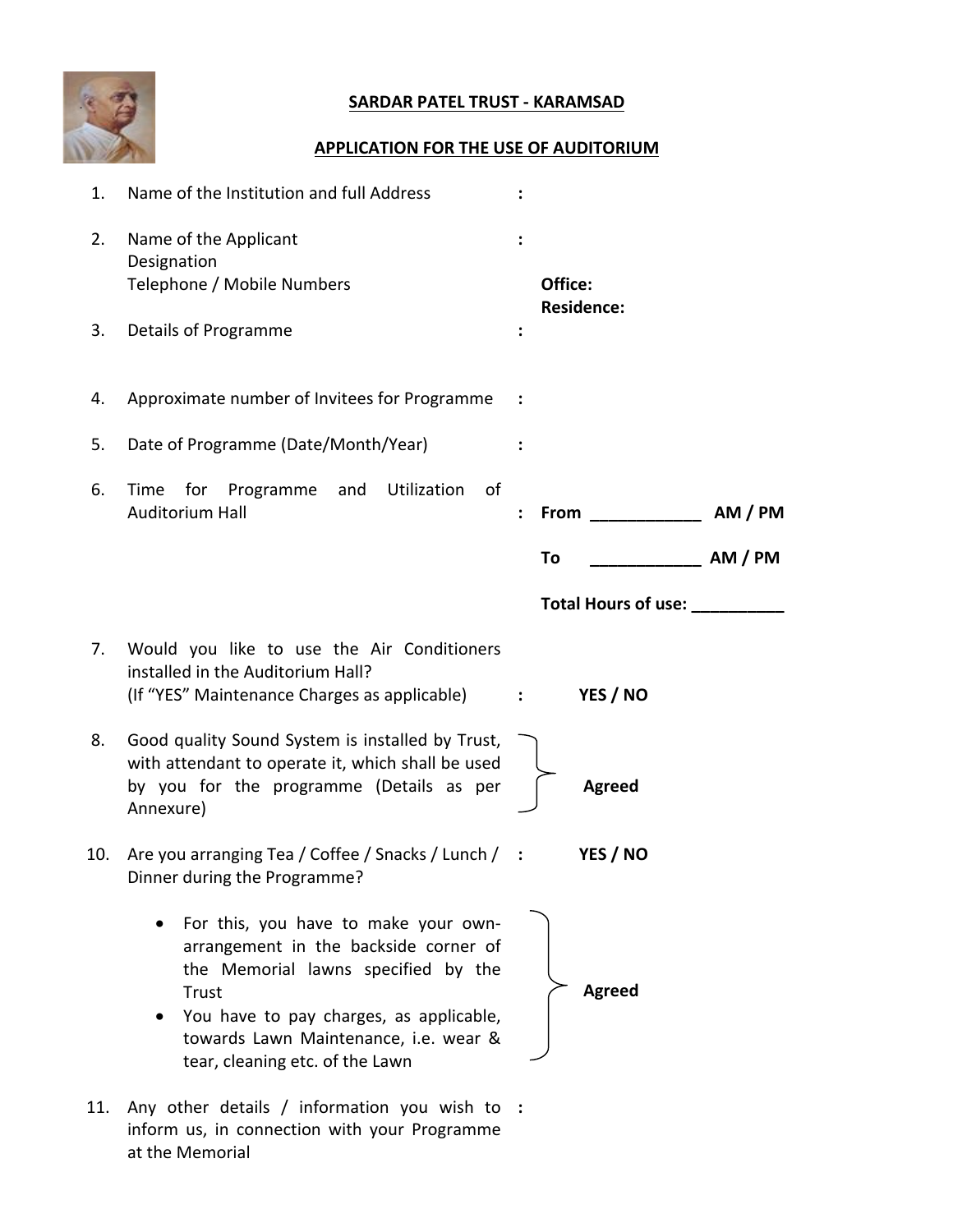## *Annexure for charges*



#### **SARDAR PATEL TRUST – KARAMSAD**

### **Service Charges for Providing Auditorium** *(With effect from 01.05.2022) (Capacity: 500 Seats)*

|                   | <b>Particulars</b>                                                     | <b>Amount Rs.</b> |
|-------------------|------------------------------------------------------------------------|-------------------|
|                   | Auditorium charges per hour:                                           | $2,500/-$         |
| Plus              | 1. Electricity charges (per unit of consumption)                       | $10/-$            |
| Plus              | 2. Sound System Charges (upto 5 hours):                                | $3,000/-$         |
|                   | For every hour or part thereof after 5 hours                           | $700/-$           |
|                   | (Line Array Speakers: 4 Nos. / Sub Woofer: 2 Nos. / 8 Channel          |                   |
|                   | Mixer: 1 No. / Cordless Microphones: 2 Nos. / Podium Microphone:       |                   |
|                   | 1 No. / Wired Microphones: 3 Nos.)                                     |                   |
| <b>Plus</b><br>3. | Housekeeping (per Programme)                                           | $1,000/-$         |
| Plus<br>4.        | A/c Maintenance charges (per Programme)                                | $1,500/-$         |
| Plus<br>5.        | Lawn Maintenance charges (If lunch / dinner / snacks arrangements      | $2,500/-$         |
|                   | are made)                                                              |                   |
| Plus 6.           | Security charges (per security)                                        | $500/-$           |
|                   | (Only if additional security is required)                              |                   |
| Plus 7.           | Diesel Generator Charges (Only if used in case of electricity failure) | $2,500/-$         |
|                   | Per Hour of actual usage (Minimum 30 minutes)                          |                   |

## **1. Application accepted with advance payment of appropriate deposit only**

- **2.** Payment is to be made through Cash / D.D. / Cheque in favour of "Sardar Patel Trust", payable at Karamsad, Gujarat.
- **3.** RTGS Code for Electronic transfer is IFSC Code: **UBIN0904651**
- **4.** Union Bank, Vallabh Vidyanagar SB A/c No. **520101020305180**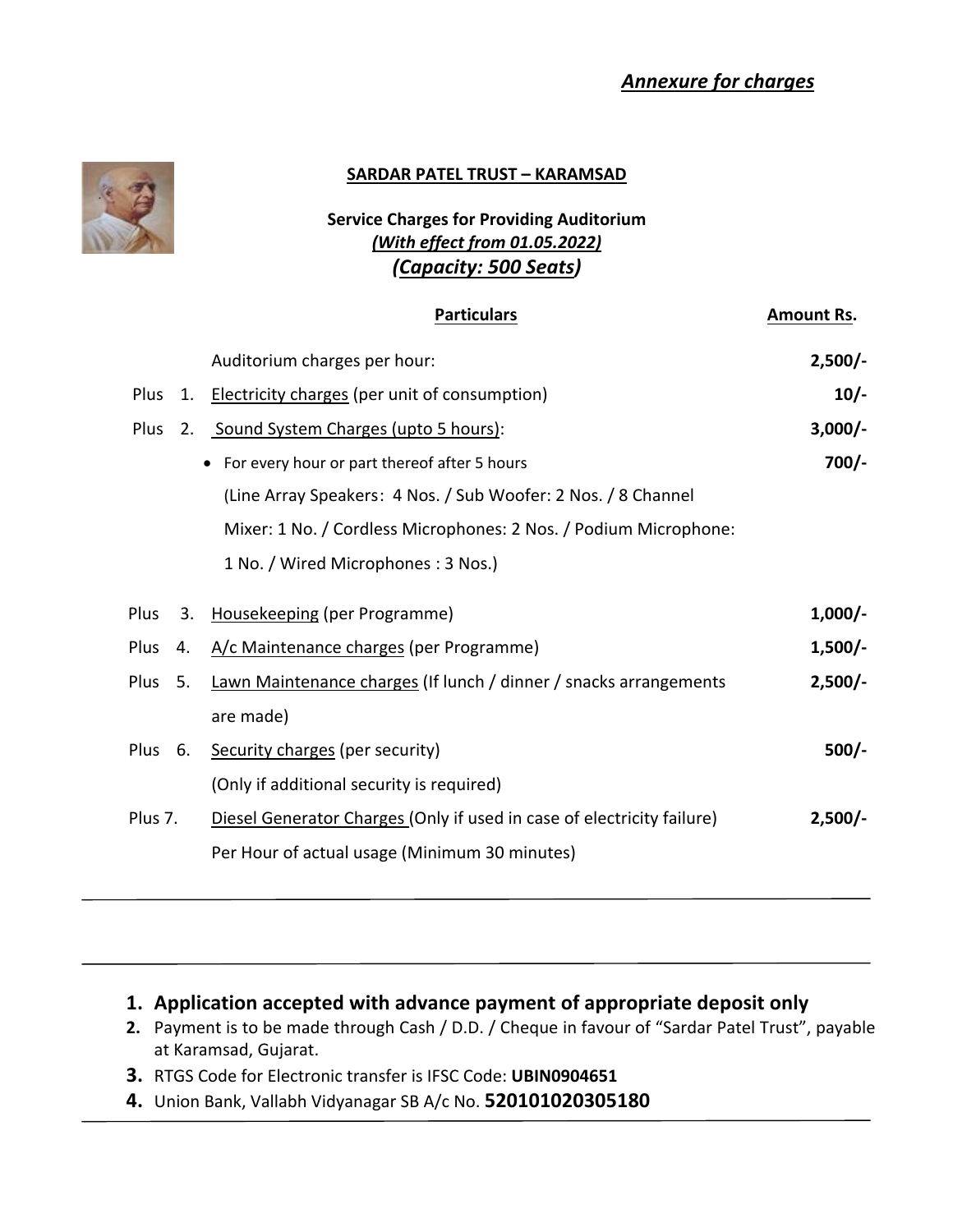

# **SARDAR VALLABHBHAI PATEL & VEER VITHALBHAI PATEL MEMORIAL, KARAMSAD**

#### **TERMS AND CONDITIONS TO USE MEMORIAL AUDITORIUM**

- 1. **The Memorial:** The Sardar Patel Memorial is spread over seven acres of land. There is an Auditorium with an amphitheatre type of seating arrangement for 500 people, covered by corridor all around. In the corridor, there is a photo gallery having paintings, banners and photographs depicting events from the lives of the two great patriots: Sardar Vallabhbhai Patel and Veer Vithalbhai Patel. A high quality landscaping with lush green lawns and gardens are maintained all around the Memorial, which is managed by the Sardar Patel Trust.
- 2. **Use of Auditorium:** Programmes and events related to Individual, Social, Cultural of National Importance, Corporate and Organizational events can be organized in the auditorium. However, the auditorium will not be permitted for political gathering, religious ceremonies and commercial activities. Programmes with loud music and inappropriate dressing are strictly prohibited.
- 3. **Application Procedure**: The applicant should submit an application in the prescribed format to the Trust, furnishing the details of the requirements in advance (at least 15 days prior to the programme). Brief description of the programme / event is to be attached in a separate sheet along with the application. Each application for use of the Auditorium should be accompanied by cash / demand draft / cheque of appropriate amount as security deposit. In case of auditorium is not available due to reasons beyond control of Sardar Patel Trust, the cash / DD / cheque would be returned to the applicant. Once permission is granted, the security deposit would stand forfeited. Change of date and time of the programme may be entertained by the Trust subject to availability of the auditorium.

### Amount of Deposit will be:

- For  $1$  hour : Rs.  $10,000$ /-
- For 2 hours : Rs. 15,000/-
- For 3 hours  $: Rs. 20,000/-$
- $\bullet$  Upto 5 hours : Rs. 25,000/-
- More than 5 hours  $\therefore$  Rs. 30,000/-
- 4. **Structure of Charges:** The same is attached as Annexure.
- 5. **Recovery of Damages**: If any damage is done to the properties, assets, building, furniture, fixture, fittings, painting, electrical and other equipments, etc. during the programme, charges for the same shall be recovered from the security deposit, paid by the applicant. The cost of damages shall be jointly inspected and decided by the Trust and the applicant for recovery.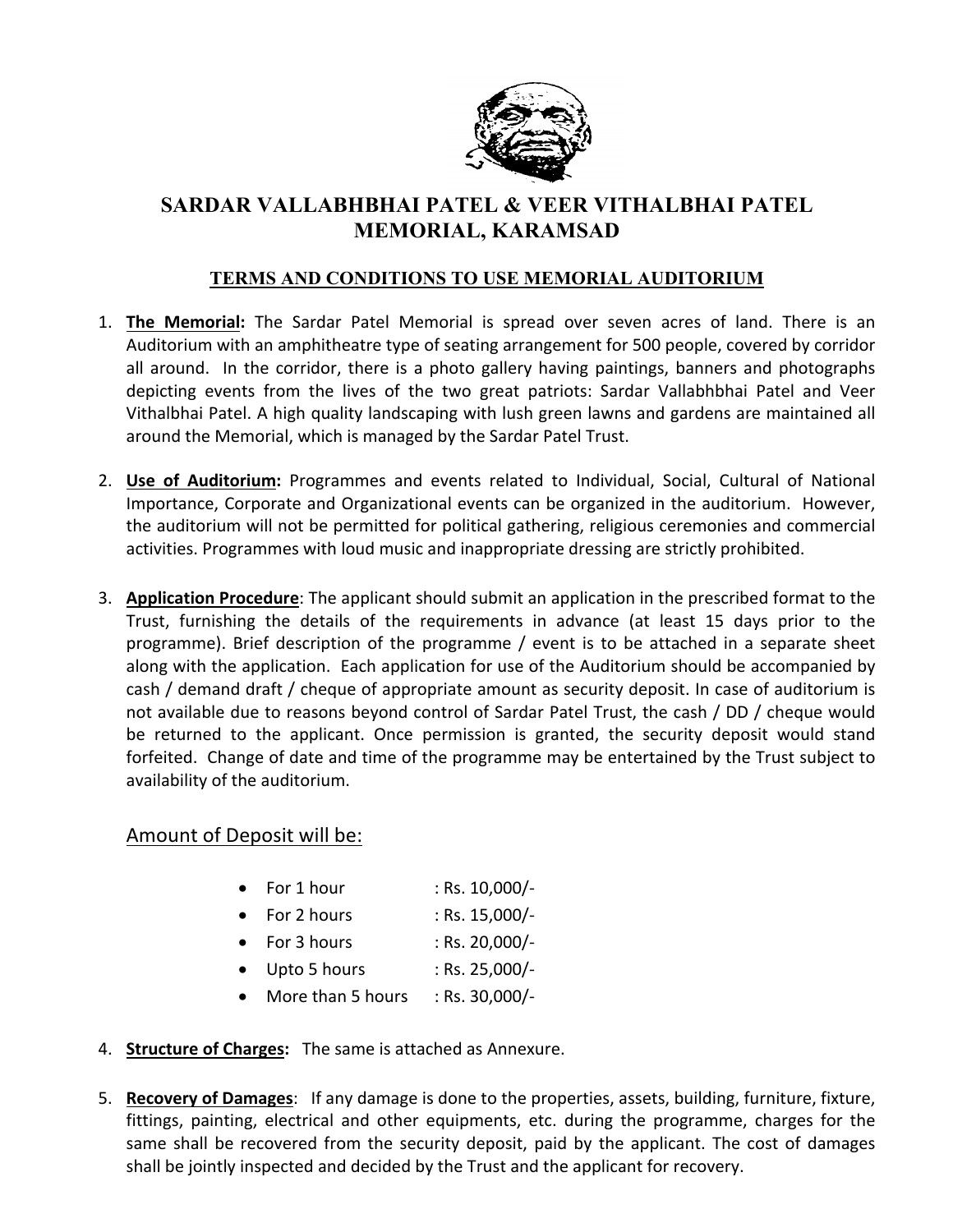- 6. **Cancellation of Permission**: Sardar Patel Memorial Trust may cancel the permission already granted to any applicant in unforeseen circumstances beyond the control of the Trust. In such case, the deposit shall be refunded without interest thereon. The applicant shall not be entitled to claim any damages or compensation whatsoever by reason of such cancellation. The permission may be cancelled in the following circumstances also:
	- a) The applicant booking the auditorium has handed over the programme to any event organizer or third party.
	- b) The applicant has made false statement concerning the scope and object of the meeting/event in the application form.
- 7. **Failure of Service:** The auditorium is equipped with a stage, sound & light equipments, airconditioning, etc. for efficient services. Also, a standby Diesel Generator set can be used in case of power failure, for which separate charges will have to be paid. While every effort shall be made to maintain the services in order, Sardar Patel Trust shall not be responsible for any failure, breakdown or curtailment of services thereof due to unforeseen circumstances. **Applicant is requested to verify the proper functioning of all such equipments, before starting the programme, to avoid confusion and awkward situation.**
- 8. **Conduct of Programme:** The programme conducted by the applicant shall be orderly, entirely lawful and strictly within the scope of objects for which the use of the auditorium is permitted. The auditorium has a seating capacity of 500, for use of which the permission is granted. Visitors are to keep their shoes at the shoe rack provided by the Memorial. They should not spoil or disfigure the auditorium nor displace the furniture or other articles from their original positions. Spitting, smoking, using tobacco, committing irritant act of any kind is strictly prohibited. The applicant has to ensure the maintenance of sanctity of the Memorial and the high standard of the garden, lawn and its surrounding. The visitors shall also take care of permanent exhibition displayed at the corridor the Memorial. Stall creation, loud speakers and playing of music of any kind is not permitted.
- 9. **Catering during the programme**: Tea, coffee, cold drinks, snacks or any other foods items shall not be allowed to be taken inside the auditorium, in the gallery and the corridor. However, only packed food materials can be served at the designed place of the Memorial. Cooking and heating of food in the Memorial premises is forbidden. Caterers are to be instructed to bring only precooked food in memorial premises. Memorial has provision of drinking water for the organizers.
- 10. **Legal obligations**: The applicant shall observe all rules and regulations in force, as issued by the Municipal and / or any other authority. No programme shall be allowed in the auditorium which involves infringement of copy right of any individual or institution and violation of rules and regulations framed by Govt. and / or any other authority.
- 11. **Security of the Auditorium:** The Memorial has employed personnel for security coverage. However, special additional security requirements shall have to be arranged by the application at their own cost. The arrangement of additional security deployment is to be carried out with the approval of the Trust. The applicant should co-operate with the security persons employed by the Trust for checking of persons, materials etc. while entry and exit.